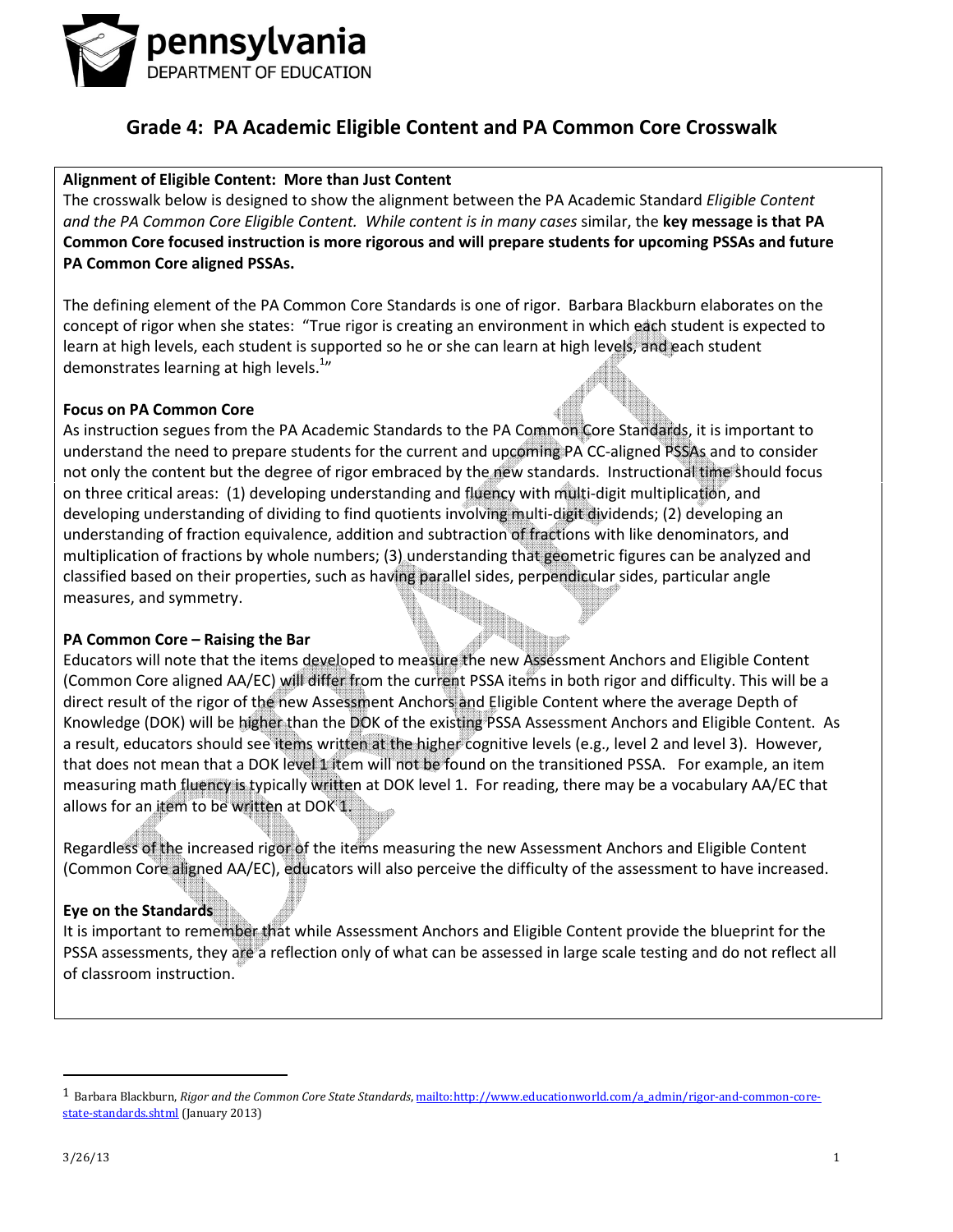

| <b>PA Academic Standards Eligible</b><br><b>Content</b>                                                                                                                 | <b>PA Common Core Standards</b><br><b>Eligible Content</b>                                                                                                                                                                                                                                                                                                                                                                                                                                                               | <b>Comment</b>                                                                                                                  |
|-------------------------------------------------------------------------------------------------------------------------------------------------------------------------|--------------------------------------------------------------------------------------------------------------------------------------------------------------------------------------------------------------------------------------------------------------------------------------------------------------------------------------------------------------------------------------------------------------------------------------------------------------------------------------------------------------------------|---------------------------------------------------------------------------------------------------------------------------------|
| <b>M4.A Numbers and Operations</b>                                                                                                                                      | M04.A-T Number and Operations in Base Ten<br>M04.A-F Number and Operations - Fractions                                                                                                                                                                                                                                                                                                                                                                                                                                   |                                                                                                                                 |
| M4.A.1.1.1 Write the fraction or decimal,<br>including mixed numbers, which<br>corresponds to a drawing or set - no<br>simplification necessary.                        | M04.A-F.1.1.1 Recognize and generate<br>equivalent fractions.                                                                                                                                                                                                                                                                                                                                                                                                                                                            | PACCS requires equivalent fractions                                                                                             |
| M4.A.1.1.2 Create a drawing or set that<br>represents a given fraction or decimal,<br>including mixed numbers (through the<br>tenths).                                  | M04.A-F.1.1.2 Compare two fractions with<br>different numerators and different<br>denominators (denominators limited to 2, 3, 4,<br>5, 6, 8, 10, 12, and 100) using the symbols >, =,<br>or <, and justify the conclusions.                                                                                                                                                                                                                                                                                              | PACCS requires a comparison of<br>fractions                                                                                     |
| M4.A.1.1.3 Match the standard number<br>form to the word form of decimal numbers<br>(through the tenths place).                                                         | M04.A-T.1.1.2 Read and write whole numbers<br>in expanded, standard and word form through<br>1,000,000.                                                                                                                                                                                                                                                                                                                                                                                                                  | PACCS addresses whole numbers                                                                                                   |
| M4.A.1.1.4 Write whole numbers in<br>expanded, standard and/or word form<br>through 6 digits (example of standard to<br>expanded form: $43,076 =$<br>40,000+3000+70+6). | M04.A-T.1.1.1 Demonstrate an understanding<br>that in a multi-digit whole number (through<br>1,000,000) a digit in one place represents ten<br>times what it represents in the place to its<br>right. Example: Recognize that in the number<br>770, the 7 in the hundreds place is ten times<br>the 7 in the tens place.                                                                                                                                                                                                 | PACCS addresses whole numbers<br>through 7 digits                                                                               |
| M4.A.1.2.1 Locate/identify fractions or<br>decimals on a number line (decimals and<br>fractions through the tenths - do not mix<br>fractions and decimals).             | <b>Intentionally Blank</b>                                                                                                                                                                                                                                                                                                                                                                                                                                                                                               | Not specifically addressed in the<br>PACCS Eligible Content                                                                     |
| M4.A.1.2.2 Compare and/or order whole<br>numbers through 6 digits and amounts of<br>money to \$100 (limit sets for ordering, to<br>no more than 4 numbers).<br>Heer     | M04.A-T.1.1.3 Compare two multi-digit<br>numbers through 1,000,000 based on<br>meanings of the digits in each place, using $>$ , $=$ ,<br>and < symbols.                                                                                                                                                                                                                                                                                                                                                                 | PACCS also includes read and write<br>multi-digit whole numbers using<br>base-ten numerals, number names,<br>and expanded form. |
| M4.A.1.3.1 Find/list/identify all factors<br>through 10 of any given number.                                                                                            | M04.A-T.2.1.1 Add and subtract multi-digit<br>whole numbers (limit sums and subtrahends<br>up to and including 1,000,000).<br>M04.B-O.2.1.1 Find all factor pairs for a whole<br>number in the range 1 through 100. Recognize<br>that a whole number is a multiple of each of its<br>factors. Determine whether a given whole<br>number in the interval 1 through 100 is a<br>multiple of a given one-digit number.<br>Determine whether a given whole number in<br>the interval 1 through 100 is prime or<br>composite. | All of the PACCS refers to the "use<br>the 4 basic operations to solve<br>problems" part of the PA standard                     |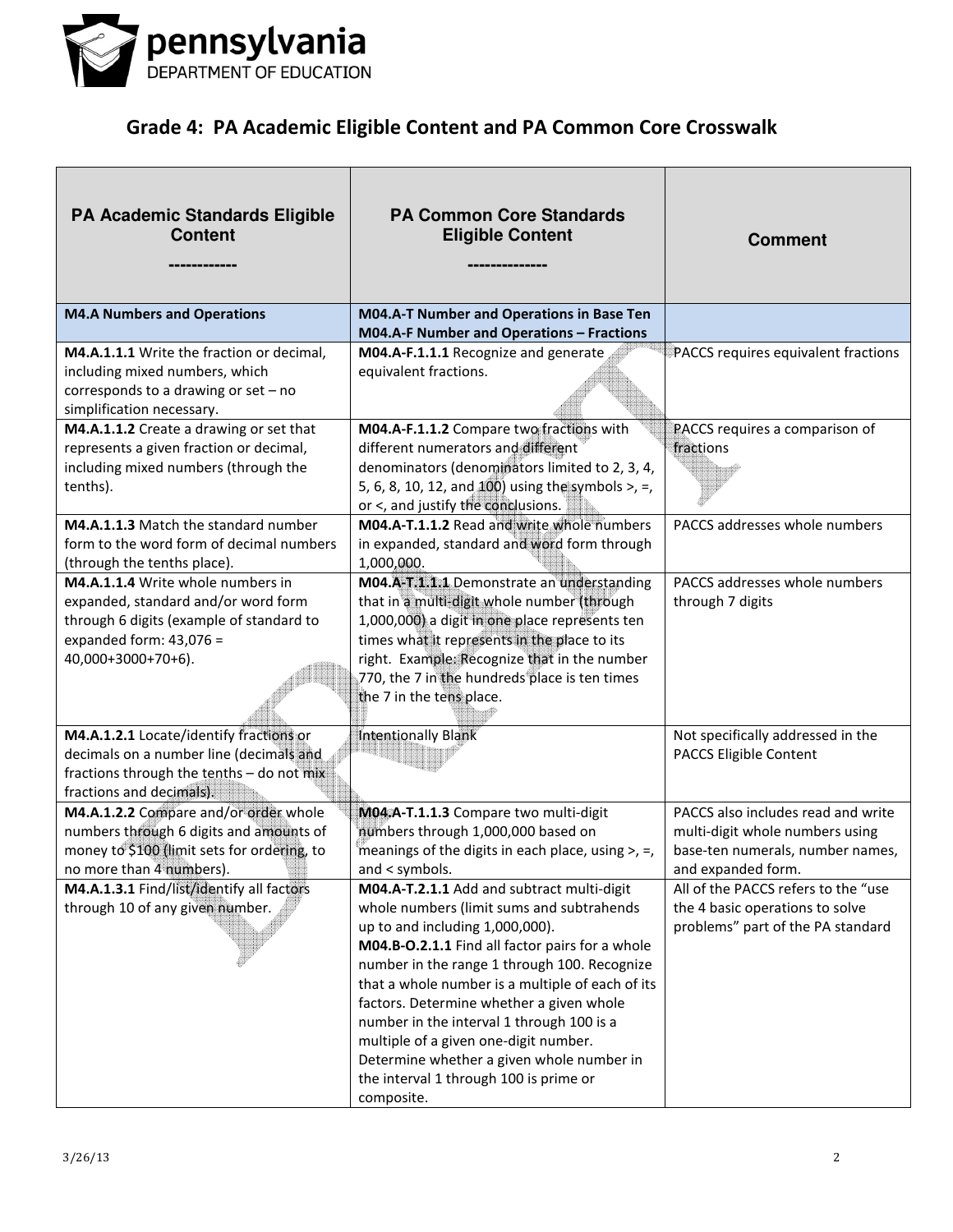

| <b>PA Academic Standards Eligible</b><br><b>Content</b>                                                                                                                                                             | <b>PA Common Core Standards</b><br><b>Eligible Content</b>                                                                                                                                                                                                                                                                                                                                                                                                                                   | <b>Comment</b>                                                                 |
|---------------------------------------------------------------------------------------------------------------------------------------------------------------------------------------------------------------------|----------------------------------------------------------------------------------------------------------------------------------------------------------------------------------------------------------------------------------------------------------------------------------------------------------------------------------------------------------------------------------------------------------------------------------------------------------------------------------------------|--------------------------------------------------------------------------------|
| M4.A.1.3.2 Find/list/identify multiples of a<br>number, where the multiples do not<br>exceed 100.                                                                                                                   | M04.A-T.2.1.1 Add and subtract multi-digit<br>whole numbers (limit sums and subtrahends<br>up to and including 1,000,000).                                                                                                                                                                                                                                                                                                                                                                   | PACCS moves beyond identify into<br>addition and subtraction                   |
| M4.A.2.1.1 Solve problems involving all<br>operations with whole numbers, and/or<br>explain the solution (limit to two-step<br>problems; e.g., multiply then add - single<br>digit multipliers and divisors).       | M04.A-T.2.1.2 Multiply a whole number of up<br>to four digits by a one-digit whole number, and<br>multiply 2 two-digit numbers.<br>M04.B-O.1.1.3 Solve multi-step word<br>problems posed with whole numbers using the<br>four operations. Answers will be either whole<br>number or have remainders that must be<br>interpreted yielding a final answer that is a<br>whole number. Represent these problems<br>using equations with a symbol or letter<br>standing for the unknown quantity. | PACCS multi-step problems involve<br>all possible operations                   |
| M4.A.2.1.2 Solve problems involving<br>addition or subtraction with decimals<br>through the tenths or money to the cent<br>and/or explain the solution. Limit to two-<br>step problems.                             | Intentionally Blank                                                                                                                                                                                                                                                                                                                                                                                                                                                                          | Not specifically addressed in the PA<br>Academic Standards Eligible<br>Content |
| M4.A.3.1.1 Round whole numbers to the<br>nearest ten, hundred, thousand, ten-<br>thousand or hundred-thousand.                                                                                                      | M04.A-T.1.1.4 Round multi-digit whole<br>numbers (through 1,000,000) to any place.                                                                                                                                                                                                                                                                                                                                                                                                           | PACCS moves to seven digit<br>numbers                                          |
| M4.A.3.1.2 Round amounts of money to<br>the nearest dollar.                                                                                                                                                         | <b>Intentionally Blank</b>                                                                                                                                                                                                                                                                                                                                                                                                                                                                   | Not specifically addressed in the PA<br>Academic Standards Eligible<br>Content |
| M4.A.3.1.3 Estimate the answer to<br>addition, subtraction and multiplication<br>problems using whole numbers through 6<br>digits (for multiplication, no more than 2<br>digits X 1 digit, excluding powers of 10). | M04.A-T.2.1.4 Estimate the answer to<br>addition, subtraction and multiplication<br>problems using whole numbers through<br>six digits (for multiplication, no more than 2<br>digits $\times$ 1 digit, excluding powers of 10).                                                                                                                                                                                                                                                              | Same eligible content                                                          |
| M4.A.3.2.1 Solve addition or subtraction<br>problems involving decimals through<br>hundredths (decimal numbers must have<br>the same number of places).                                                             | M04.A-T.2.1.3 Divide up to four-digit<br>dividends by one-digit divisors with answers<br>written as whole-number quotients and<br>remainders.<br>M04.A-F.2.1.3 Add and subtract mixed<br>numbers with a common denominator<br>(denominators limited to 2, 3, 4, 5, 6, 8, 10, 12,<br>and 100; no regrouping with subtraction;<br>fractions do not need to be reduced; no<br>improper fractions as the final answers).                                                                         | PACCS also addresses division and<br>mixed numbers                             |
| M4.A.3.2.2 Solve addition or subtraction<br>problems with fractions with like                                                                                                                                       | M04.A-F.2.1.1 Add and subtract fractions with<br>a common denominator (denominators limited                                                                                                                                                                                                                                                                                                                                                                                                  | PACCS has denominators up to 100<br>and has word problems                      |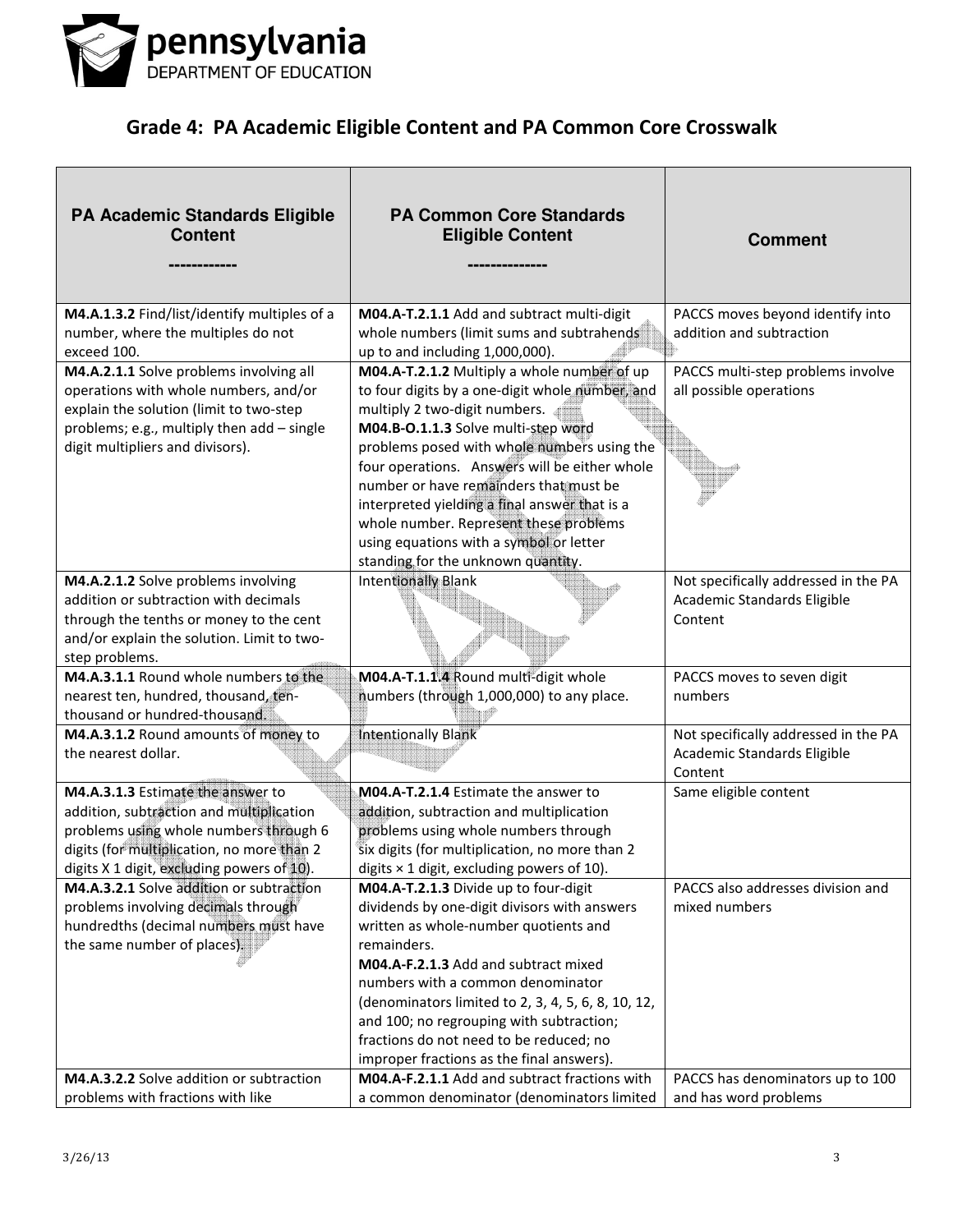

| <b>PA Academic Standards Eligible</b><br><b>Content</b>         | <b>PA Common Core Standards</b><br><b>Eligible Content</b>                                                                                                                                                                                                                                                                                                                                                                                                                                                                                                                                                                      | <b>Comment</b>                                                                                                                                                                                |
|-----------------------------------------------------------------|---------------------------------------------------------------------------------------------------------------------------------------------------------------------------------------------------------------------------------------------------------------------------------------------------------------------------------------------------------------------------------------------------------------------------------------------------------------------------------------------------------------------------------------------------------------------------------------------------------------------------------|-----------------------------------------------------------------------------------------------------------------------------------------------------------------------------------------------|
| denominators (denominators to 10, no<br>simplifying necessary). | to 2, 3, 4, 5, 6, 8, 10, 12, and 100; answers do<br>not need to be reduced; no improper fractions<br>as the final answer).<br>M04.A-F.2.1.4 Solve word problems involving<br>addition and subtraction of fractions referring<br>to the same whole or set and having like<br>denominators (denominators limited to 2, 3, 4,<br>5, 6, 8, 10, 12, and 100).<br>M04.A-F.2.1.3 Add and subtract mixed<br>numbers with a common denominator<br>(denominators limited to 2, 3, 4, 5, 6, 8, 10, 12,<br>and 100; no regrouping with subtraction;<br>fractions do not need to be reduced; no<br>improper fractions as the final answers). |                                                                                                                                                                                               |
| <b>Intentionally Blank</b>                                      | M04.A-F.2.1.2 Decompose a fraction or a<br>mixed number into a sum of fractions with the<br>same denominator (denominators limited to 2,<br>3, 4, 5, 6, 8, 10, 12, and 100), recording the<br>decomposition by an equation. Justify<br>decompositions (for example, by using a visual<br>fraction model). Example 1: $3/8 = 1/8 + 1/8 +$<br>$1/8$ OR 3/8 = $1/8 + 2/8$ Example 2: 2 1/12 = 1<br>$+1+1/12=12/12+12/12+1/12.$                                                                                                                                                                                                     | Not specifically addressed in PA<br>Academic Standard Eligible<br>Content.<br>In transitioning to PACCS, these<br>specific statements will be assessed<br>and should be explicitly addressed. |
| <b>Intentionally Blank</b>                                      | M04.A-F.2.1.5 Multiply a whole number by a<br>unit fraction (denominators limited to 2, 3, 4,<br>5, 6, 8, 10, 12, and 100; final answers need not<br>be reduced or written as a mixed number).<br>Example: $5 \times (1/4) = 5/4$ .                                                                                                                                                                                                                                                                                                                                                                                             | Not specifically addressed in PA<br>Academic Standard Eligible<br>Content.<br>In transitioning to PACCS, these<br>specific statements will be assessed<br>and should be explicitly addressed. |
| Intentionally Blank                                             | M04.A-F.2.1.6 Multiply a whole number by a<br>non-unit fraction (denominators limited to 2,<br>3, 4, 5, 6, 8, 10, 12, and 100; final answers do<br>not need to be reduced or written as a mixed<br>number). Example: $3 \times (5/6) = 15/6$ .                                                                                                                                                                                                                                                                                                                                                                                  | Not specifically addressed in PA<br>Academic Standard Eligible<br>Content.<br>In transitioning to PACCS, these<br>specific statements will be assessed<br>and should be explicitly addressed. |
| <b>Intentionally Blank</b>                                      | M04.A-F.2.1.7 Solve word problems involving<br>multiplication of a whole number by a fraction<br>(denominators limited to 2, 3, 4, 5, 6, 8, 10, 12,<br>and 100).                                                                                                                                                                                                                                                                                                                                                                                                                                                                | Not specifically addressed in PA<br>Academic Standard Eligible<br>Content.<br>In transitioning to PACCS, these<br>specific statements will be assessed<br>and should be explicitly addressed. |
| <b>Intentionally Blank</b>                                      | M04.A-F.3.1.1 Add two fractions with                                                                                                                                                                                                                                                                                                                                                                                                                                                                                                                                                                                            | Not specifically addressed in PA                                                                                                                                                              |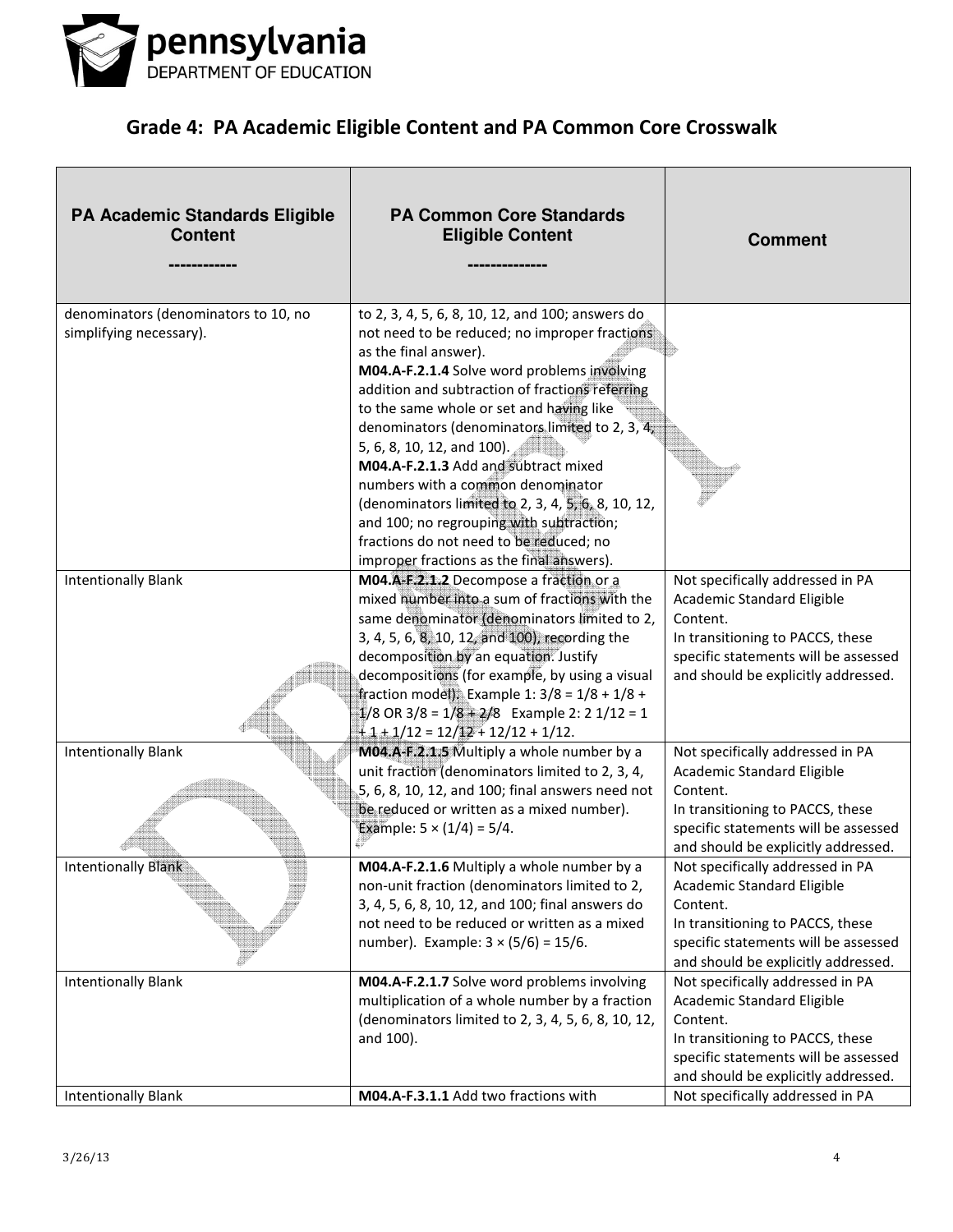

| <b>PA Academic Standards Eligible</b><br><b>Content</b>                                                                                                                                                  | <b>PA Common Core Standards</b><br><b>Eligible Content</b>                                                                                                                                                                                                                                                                                                 | <b>Comment</b>                                                                                                                                                                                |
|----------------------------------------------------------------------------------------------------------------------------------------------------------------------------------------------------------|------------------------------------------------------------------------------------------------------------------------------------------------------------------------------------------------------------------------------------------------------------------------------------------------------------------------------------------------------------|-----------------------------------------------------------------------------------------------------------------------------------------------------------------------------------------------|
|                                                                                                                                                                                                          | respective denominators 10 and 100.<br>Example: Express 3/10 as 30/100, and add<br>$3/10 + 4/100 = 30/100 + 4/100 = 34/100$                                                                                                                                                                                                                                | Academic Standard Eligible<br>Content.<br>In transitioning to PACCS, these<br>specific statements will be assessed<br>and should be explicitly addressed.                                     |
| <b>Intentionally Blank</b>                                                                                                                                                                               | M04.A-F.3.1.2 Use decimal notation for<br>fractions with denominators 10 or 100.<br>Example: Rewrite 0.62 as 62/100 and vice<br>versa.                                                                                                                                                                                                                     | Not specifically addressed in PA<br>Academic Standard Eligible<br>Content.<br>In transitioning to PACCS, these<br>specific statements will be assessed<br>and should be explicitly addressed. |
| <b>Intentionally Blank</b>                                                                                                                                                                               | M04.A-F.3.1.3 Compare two decimals to<br>hundredths using the symbols $>$ , =, or <, and<br>justify the conclusions.                                                                                                                                                                                                                                       | Not specifically addressed in PA<br>Academic Standard Eligible<br>Content.<br>In transitioning to PACCS, these<br>specific statements will be assessed<br>and should be explicitly addressed. |
| <b>M4.B Measurement</b>                                                                                                                                                                                  | <b>M04.D-M Measurement and Data</b>                                                                                                                                                                                                                                                                                                                        |                                                                                                                                                                                               |
| M4.B.1.1.1 Match/construct analog time (a<br>picture of a clock), to the same time<br>written in digital.                                                                                                | Intentionally Blank                                                                                                                                                                                                                                                                                                                                        | Not specifically addressed in PACCS<br>Eligible Content                                                                                                                                       |
| M4.B.1.1.2 Identify time (analog or digital)<br>as the amount of minutes before and/or<br>after the hour (e.g., 2:50 is the same as 10<br>minutes before 3:00; quarter past six is the<br>same as 6:15). | M04.D-M.1.1.4 Identify time (analog or digital)<br>as the amount of minutes before or after the<br>hour. Example 1: 2:50 is the same as 10<br>minutes before 3:00. Example 2: Quarter past<br>six is the same as 6:15).                                                                                                                                    | Same eligible content                                                                                                                                                                         |
| M4.B.1.1.3 Calculate the elapsed time, to<br>the minute, in a given situation (limited to<br>2 adjacent hours).                                                                                          | <b>Intentionally Blank</b>                                                                                                                                                                                                                                                                                                                                 | Not specifically addressed in PACCS<br>Eligible Content                                                                                                                                       |
| M4.B.1.1.4 Determine the beginning or<br>ending time, given the elapsed time<br>(limited to 2 adjacent hours).                                                                                           | M04.D-M.1.1.2 Use the four operations to<br>solve word problems involving distances,<br>intervals of time (such as elapsed time), liquid<br>volumes, masses of objects; money, including<br>problems involving simple fractions or<br>decimals; and problems that require<br>expressing measurements given in a larger unit<br>in terms of a smaller unit. | PACCS bot only addresses time but<br>also other measurements                                                                                                                                  |
| M4.B.2.1.1 Use or read a ruler (provided)<br>to measure to the nearest 1/4 inch or<br>centimeter.                                                                                                        | <b>Intentionally Blank</b>                                                                                                                                                                                                                                                                                                                                 | Not specifically addressed in PACCS<br><b>Eligible Content</b>                                                                                                                                |
| M4.B.2.2.1 Make reasonable estimates of<br>weights, lengths and capacities of familiar                                                                                                                   | M04.D-M.1.1.1 Know relative sizes of<br>measurement units within one system of units                                                                                                                                                                                                                                                                       | PACCS expands knowledge of units<br>of measure and equivalent                                                                                                                                 |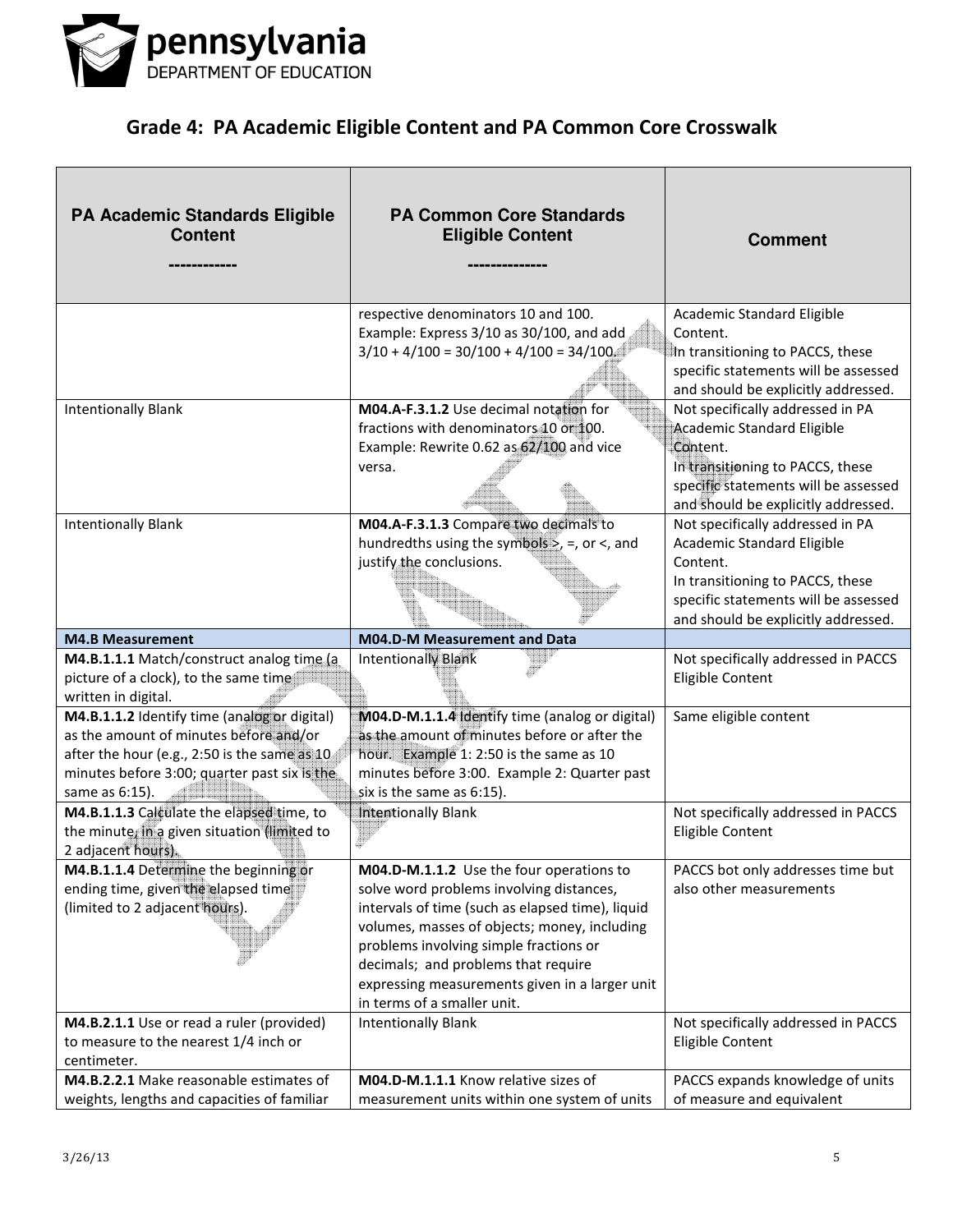

| PA Academic Standards Eligible<br><b>Content</b>                                                                                                                                                                                                                                                                                                                             | <b>PA Common Core Standards</b><br><b>Eligible Content</b>                                                                                                                                                                                                                                                                                                                                                                                                      | <b>Comment</b>                                                                                              |
|------------------------------------------------------------------------------------------------------------------------------------------------------------------------------------------------------------------------------------------------------------------------------------------------------------------------------------------------------------------------------|-----------------------------------------------------------------------------------------------------------------------------------------------------------------------------------------------------------------------------------------------------------------------------------------------------------------------------------------------------------------------------------------------------------------------------------------------------------------|-------------------------------------------------------------------------------------------------------------|
| objects (measurements in the same<br>system).                                                                                                                                                                                                                                                                                                                                | including standard units (in., ft., yd., mi; oz.,<br>lb.; c, pt., qt, gal), metric units (cm, m, km; g<br>kg; mL, L), and time (sec, min, hr., day, wk,<br>mo., yr.). Within a single system of<br>measurement, express measurements in a<br>larger unit in terms of a smaller unit. A table of<br>equivalencies will be provided. Example 1:<br>Know that 1 kg is 1,000 times as heavy as 1 g.<br>Example 2: Express the length of a 4-foot<br>snake as 48 in. | measures                                                                                                    |
| <b>M4.C Geometry</b>                                                                                                                                                                                                                                                                                                                                                         | M04.C-G Geometry                                                                                                                                                                                                                                                                                                                                                                                                                                                |                                                                                                             |
| M4.C.1.1.1 Identify, classify and/or<br>compare two-dimensional figures (circle,<br>triangle, square, parallelogram, trapezoid,<br>rhombus, rectangle, pentagon, hexagon,<br>octagon).<br>M04.C-G.1.1.1 Draw points, lines, line<br>segments, rays, angles (right, acute,<br>obtuse), and perpendicular and parallel<br>lines. Identify these in two-dimensional<br>figures. | M04.C-G.1.1.2 Classify two-dimensional<br>figures based on the presence or absence of<br>parallel or perpendicular lines, or the presence<br>or absence of angles of a specified size.<br>Recognize right triangles as a category, and<br>identify right triangles.                                                                                                                                                                                             | PACCS has additional two-<br>dimensional figures and also<br>classify figures based on given<br>information |
| M4.C.1.1.2 Identify or classify three-<br>dimensional figures (cube, sphere,<br>rectangular prism and pyramid).                                                                                                                                                                                                                                                              | <b>Intentionally Blank</b>                                                                                                                                                                                                                                                                                                                                                                                                                                      | Not specifically addressed in PACCS<br>Eligible Content                                                     |
| M4.C.1.2.1 Identify points, lines, line<br>segments or rays.                                                                                                                                                                                                                                                                                                                 | M04.C-G.1.1.3 Recognize a line of symmetry<br>for a two-dimensional figure as a line across<br>the figure such that the figure can be folded<br>along the line into mirroring parts. Identify<br>line-symmetric figures and draw lines of<br>symmetry (up to two lines of symmetry).                                                                                                                                                                            | PACCS requires recognizing lines of<br>symmetry also                                                        |
| M4.C.1.2.2 Identify parallel and<br>perpendicular lines.                                                                                                                                                                                                                                                                                                                     | M04.C-G.1.1.1 Draw points, lines, line<br>segments, rays, angles (right, acute, obtuse),<br>and perpendicular and parallel lines. Identify<br>these in two-dimensional figures.                                                                                                                                                                                                                                                                                 | Not specifically addressed in PACCS<br>Eligible Content                                                     |
| M4.C.2.1.1 Identify or create figures that<br>have one, two or no lines of symmetry.                                                                                                                                                                                                                                                                                         | M04.C-G.1.1.3 Recognize a line of symmetry<br>for a two-dimensional figure as a line across<br>the figure such that the figure can be folded<br>along the line into mirroring parts. Identify<br>line-symmetric figures and draw lines of<br>symmetry (up to two lines of symmetry).                                                                                                                                                                            | PACCS extends patterns to find a<br>given rule                                                              |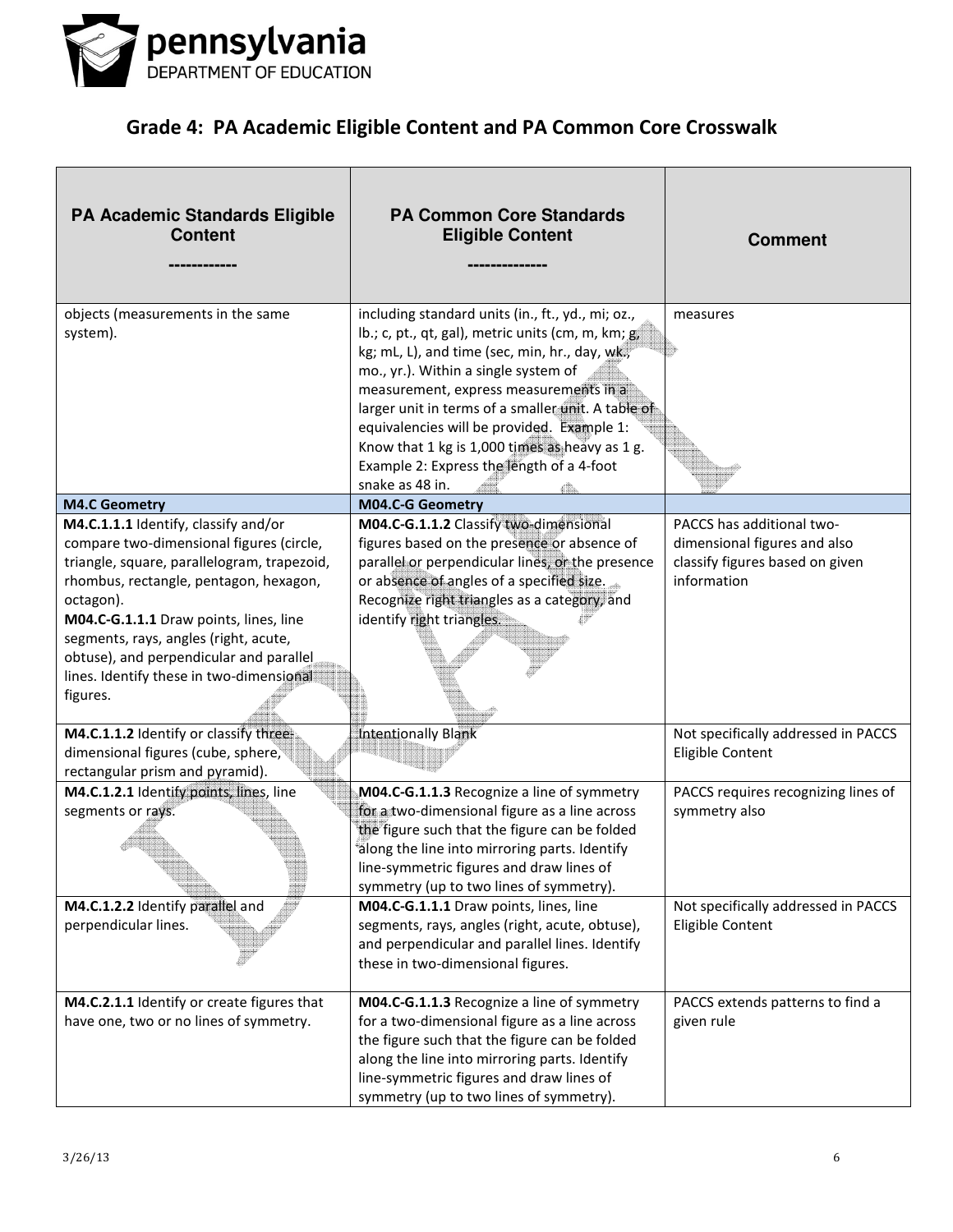

| <b>PA Academic Standards Eligible</b><br><b>Content</b>                                                                                                                    | <b>PA Common Core Standards</b><br><b>Eligible Content</b>                                                                                                                                                                                                                                                                                                                                                                                                                                                                                                                       | <b>Comment</b>                                          |
|----------------------------------------------------------------------------------------------------------------------------------------------------------------------------|----------------------------------------------------------------------------------------------------------------------------------------------------------------------------------------------------------------------------------------------------------------------------------------------------------------------------------------------------------------------------------------------------------------------------------------------------------------------------------------------------------------------------------------------------------------------------------|---------------------------------------------------------|
| M4.C.3.1.1 Match or plot the ordered pair<br>with the appropriate point (or object) on a                                                                                   | <b>Intentionally Blank</b>                                                                                                                                                                                                                                                                                                                                                                                                                                                                                                                                                       | Not specifically addressed in PACCS<br>Eligible Content |
| simple grid.                                                                                                                                                               |                                                                                                                                                                                                                                                                                                                                                                                                                                                                                                                                                                                  |                                                         |
| <b>M4.D Algebraic Concepts</b>                                                                                                                                             | M04.B-O Operations and Algebraic Thinking                                                                                                                                                                                                                                                                                                                                                                                                                                                                                                                                        |                                                         |
| M4.D.1.1.1 Extend or find a missing<br>element in a numerical or geometric<br>pattern (+, - or x may be used - numerical<br>patterns must be whole numbers).               | M04.B-O.3.1.1 Generate a number or shape<br>pattern that follows a given rule Identify<br>apparent features of the pattern that were not<br>explicit in the rule itself. Example 1: Given the<br>rule "Add 3" and the starting number 1<br>generate terms in the resulting sequence and<br>observe that the terms appear to alternate<br>between odd and even numbers. Example 2:<br>Given the rule "increase the number of sides<br>by 1" and starting with a triangle, observe that<br>the tops of the shapes alternate between a                                              | PACCS extends patterns to find a<br>given rule          |
| M4.D.1.1.2 Identify/describe the rule for a<br>numerical or geometric pattern shown (+, -<br>or x may be used - numerical patterns must<br>be whole numbers).              | side and a vertex.<br>M04.B-O.3.1.1 Generate a number or shape<br>pattern that follows a given rule. Identify<br>apparent features of the pattern that were not<br>explicit in the rule itself. Example 1: Given the<br>rule "Add 3" and the starting number 1<br>generate terms in the resulting sequence and<br>observe that the terms appear to alternate<br>between odd and even numbers. Example 2:<br>Given the rule "increase the number of sides<br>by 1" and starting with a triangle, observe that<br>the tops of the shapes alternate between a<br>side and a vertex. | PACCS extends patterns to find a<br>given rule          |
| M4.D.1.1.3 Create or replicate a numerical<br>or geometric pattern showing 3 repetitions<br>(+, - or x may be used - numerical patterns<br>must be whole numbers or money) | M04.B-O.3.1.1 Generate a number or shape<br>pattern that follows a given rule. Identify<br>apparent features of the pattern that were not<br>explicit in the rule itself. Example 1: Given the<br>rule "Add 3" and the starting number 1<br>generate terms in the resulting sequence and<br>observe that the terms appear to alternate<br>between odd and even numbers. Example 2:<br>Given the rule "increase the number of sides<br>by 1" and starting with a triangle, observe that<br>the tops of the shapes alternate between a<br>side and a vertex.                       | PACCS extends patterns to find a<br>given rule          |
| M4.D.1.2.1 Determine the missing<br>elements in a function table (functions may                                                                                            | M04.B-O.3.1.2 Determine the missing<br>elements in a function table (limit to $+$ , $-$ or $\times$                                                                                                                                                                                                                                                                                                                                                                                                                                                                              | Same eligible content                                   |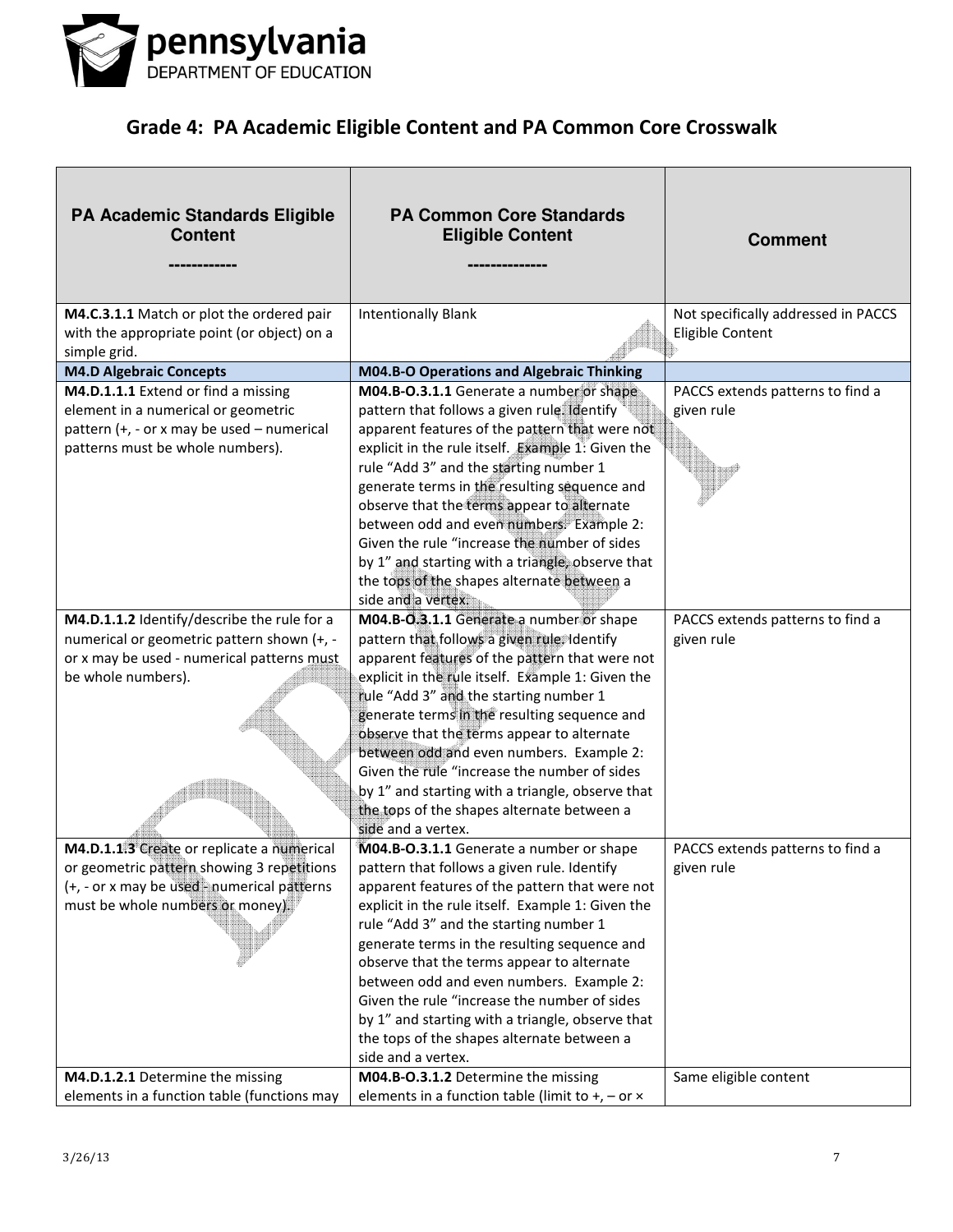

| <b>PA Academic Standards Eligible</b><br><b>Content</b>                                                                                        | <b>PA Common Core Standards</b><br><b>Eligible Content</b>                                                                                                                                                                                                                                                                                                                                                                                  | <b>Comment</b>                                                                                                                                                                                |
|------------------------------------------------------------------------------------------------------------------------------------------------|---------------------------------------------------------------------------------------------------------------------------------------------------------------------------------------------------------------------------------------------------------------------------------------------------------------------------------------------------------------------------------------------------------------------------------------------|-----------------------------------------------------------------------------------------------------------------------------------------------------------------------------------------------|
| use +, - or x and whole numbers or money).                                                                                                     | and to whole numbers or money).                                                                                                                                                                                                                                                                                                                                                                                                             |                                                                                                                                                                                               |
| M4.D.1.2.2 Determine the rule for a<br>function given a table (functions may use +,<br>- or x and whole numbers).                              | M04.B-O.3.1.2 Determine the missing<br>elements in a function table (limit to + or x<br>and to whole numbers or money).<br>M04.B-O.3.1.3 Determine the rule for a<br>function given a table (limit to +, + or $\times$ and to<br>whole numbers).                                                                                                                                                                                            | Same eligible content                                                                                                                                                                         |
| M4.D.2.1.1 Correlate story situations with<br>expressions or equations (may use<br>numbers and one operation +, - or x; no<br>variables).      | M04.B-O.1.1.2 Multiply or divide to solve word<br>problems involving multiplicative comparison,<br>distinguishing multiplicative comparison from<br>additive comparison. Example: Know that 3 x<br>4 can be used to represent that Student A has<br>4 objects and Student B has 3 times as many<br>objects, and not just 3 more objects.                                                                                                    | PACCS expands into multiplication<br>and division                                                                                                                                             |
| M4.D.2.2.1 Solve for a missing number in<br>an equation (using estimation, guess &<br>check, etc.). May use +, - or single digit x or<br>÷.    | M04.B-O.1.1.3 Solve multi-step word<br>problems posed with whole numbers using the<br>four operations. Answers will be either whole<br>number or have remainders that must be<br>interpreted yielding a final answer that is a<br>whole number. Represent these problems<br>using equations with a symbol or letter<br>standing for the unknown quantity.                                                                                   | PACCS has multi-step word<br>problems                                                                                                                                                         |
| <b>M4.D.2.2.2</b> Identify the missing symbol $(+)$<br>, $x, \div, =, <, >$ ) that makes a number<br>sentence true (single digit x or a only). | M04.B-O.1.1.4 Identify the missing symbol 9+,<br>$-$ , x, $\div$ , =, $\lt$ , $\gt$ ) that makes a number sentence<br>true (single digit divisor only).                                                                                                                                                                                                                                                                                     | Same eligible content                                                                                                                                                                         |
| <b>Intentionally Blank</b>                                                                                                                     | M04.B-O.1.1.1 Interpret a multiplication<br>equation as a comparison. Represent verbal<br>statements of multiplicative comparisons as<br>multiplication equations. Example 1: Interpret<br>$35 = 5 \times 7$ as a statement that 35 is 5 times as<br>many as 7 and 7 times as many as 5. Example<br>2: Know that the statement 24 is 3 times as<br>many as 8 can be represented by the equation<br>$24 = 3 \times 8$ or $24 = 8 \times 3$ . | Not specifically addressed in PA<br>Academic Standard Eligible<br>Content.<br>In transitioning to PACCS, these<br>specific statements will be assessed<br>and should be explicitly addressed. |
| <b>M4.E Data Analysis and Probability</b>                                                                                                      | M04.D-M Measurement and Data                                                                                                                                                                                                                                                                                                                                                                                                                |                                                                                                                                                                                               |
| M4.E.1.1.1 Describe, interpret and/or<br>answer questions based on data shown in<br>tables, charts, bar graphs or pictographs.                 | <b>Intentionally Blank</b>                                                                                                                                                                                                                                                                                                                                                                                                                  | Not specifically addressed in PACCS<br>Eligible Content                                                                                                                                       |
| M4.E.1.2.1 Graph data or complete a graph<br>given the data (bar graph or pictograph -<br>grid is provided).                                   | M04.D-M.2.1.1 Make a line plot to display a<br>data set of measurements in fractions of a unit<br>(e.g., intervals of 1/2, 1/4, 1/8).                                                                                                                                                                                                                                                                                                       | PACCS uses line plots                                                                                                                                                                         |